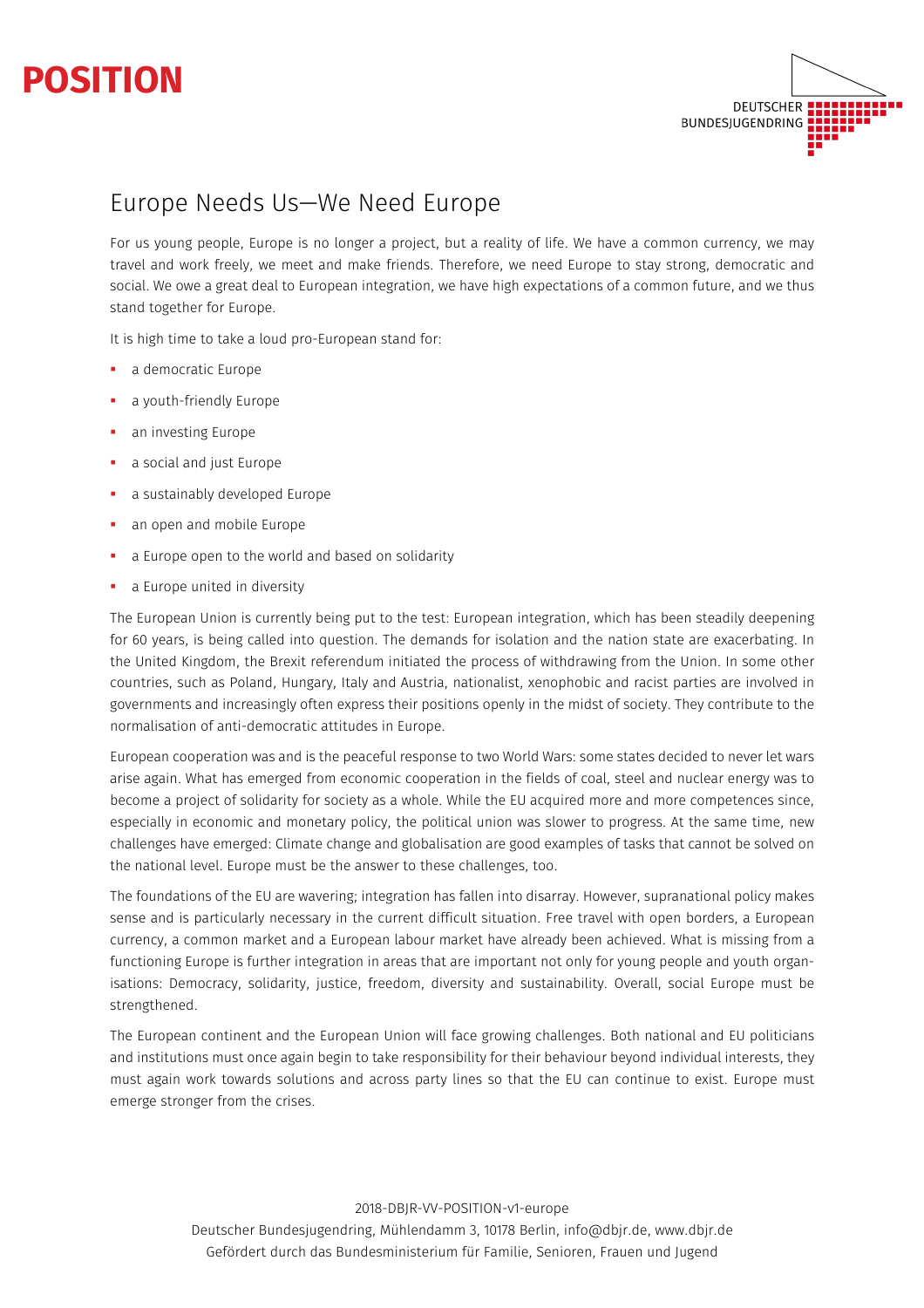

Conditions for a further development of the EU and for progress in European policy are good: A clear majority of young EU citizens identify with Europe and consider themselves primarily European. <sup>1</sup> More than two thirds of EU citizens and three quarters of Germans believe that their country benefits from EU membership.<sup>2</sup> For young people, Europe is a reality of life in which they want to move freely, come together and work every day.

## A Democratic Europe

The EU must guarantee democracy and the rule of law in Europe. It must play a pioneering role in safeguarding and developing democratic values. Some national governments, e.g. in Hungary and Poland, have recently moved away from this principle and are threatening the rule of law from within. The fundamental European values enshrined in the Lisbon Treaty must once again come to the fore: "The Union is founded on the values of respect for human dignity, freedom, democracy, equality, the rule of law and respect for human rights, including the rights of persons belonging to minorities. These values are common to the Member States in a society in which pluralism, non-discrimination, tolerance, justice, solidarity and equality between women and men prevail."3 In order to reinstate their implementation in the Member States, the EU has initiated a formal investigation into whether Poland has seriously violated EU values.<sup>4</sup> The European Parliament has also called for a rule of law procedure against Hungary.5 A broad alliance for fundamental values in Europe is needed. In addition, the EU must create an incentive system for the rule of law through its support programmes. This incentive system must provide additional support to states making particular progress. Sanctions for non-compliance with the rule of law are short-sighted. The cuts in funding would primarily affect civil society structures for which there is a particular need in this situation.

Joint decisions imply joint responsibility. It has happened too often that national politicians took decisions in European bodies and - as soon as they were back in their respective capitals - made "Brussels" responsible for the consequences. Neither Brussels as a synonym nor the EU as an institution should be the scapegoat for democratic decisions. It is simply wrong to blame the EU if decision-makers do not pursue sustainable nor good policies.

To prevent this from happening in the future, we are committed to ensuring that the legislative process is made transparent and comprehensible in all phases. Currently, many EU laws are negotiated with all EU institutions earlier than institutionally provided for in so-called trilogues. Although this will speed up the legislative process, it will have a detrimental effect on transparency, and it blurs executive and legislative powers. We therefore call for the trilogue procedure to be applied only to particularly urgent EU legislation as wells as for more overall transparency in the process.

This includes opportunities for experts from civil society, associations and business to contribute their knowledge to politics in a transparent and equal way. However, considerable inequalities can be observed here: big companies have a stronger influence on political developments in the EU. Only four civil society organisations can be found among the 15 companies and associations with the highest number of lobby talks.<sup>6</sup> It must therefore be clear who meets whom how often and what impact this has on European legislation. Under the current regulations, nobody without an entry in the transparency register will get access to the European Parliament, but representation of interests does not only take place in the Parliament building.7 As German Federal Youth Council,

I

<sup>1</sup> Source: https://bit.ly/2Ns9RAq

<sup>2</sup> Source: https://www.tagesspiegel.de/politik/eurobarometer-europa-bei-den-buergern-so-beliebt-wie-nie/22592096.html

<sup>3</sup> Art. 2 of the Lisbon Treaty: https://eur-lex.europa.eu/legal-content/EN/TXT/HTML/?uri=CELEX:12012M/TXT

<sup>4</sup> For more information see: http://www.europarl.europa.eu/news/en/headlines/eu-affairs/20180222STO98434/rule-of-law-concerns-how-theeu-can-act-infographic

<sup>5</sup> For more information see: http://www.europarl.europa.eu/news/en/press-room/20180906IPR12104/rule-of-law-in-hungary-parliament-callson-the-eu-to-actf

<sup>6</sup> Source: https://www.lobbycontrol.de/2018/02/konzernlobbyisten-dominieren-bruessel/

<sup>7</sup> For more information see: https://lobbypedia.de/wiki/Lobbyregister\_EU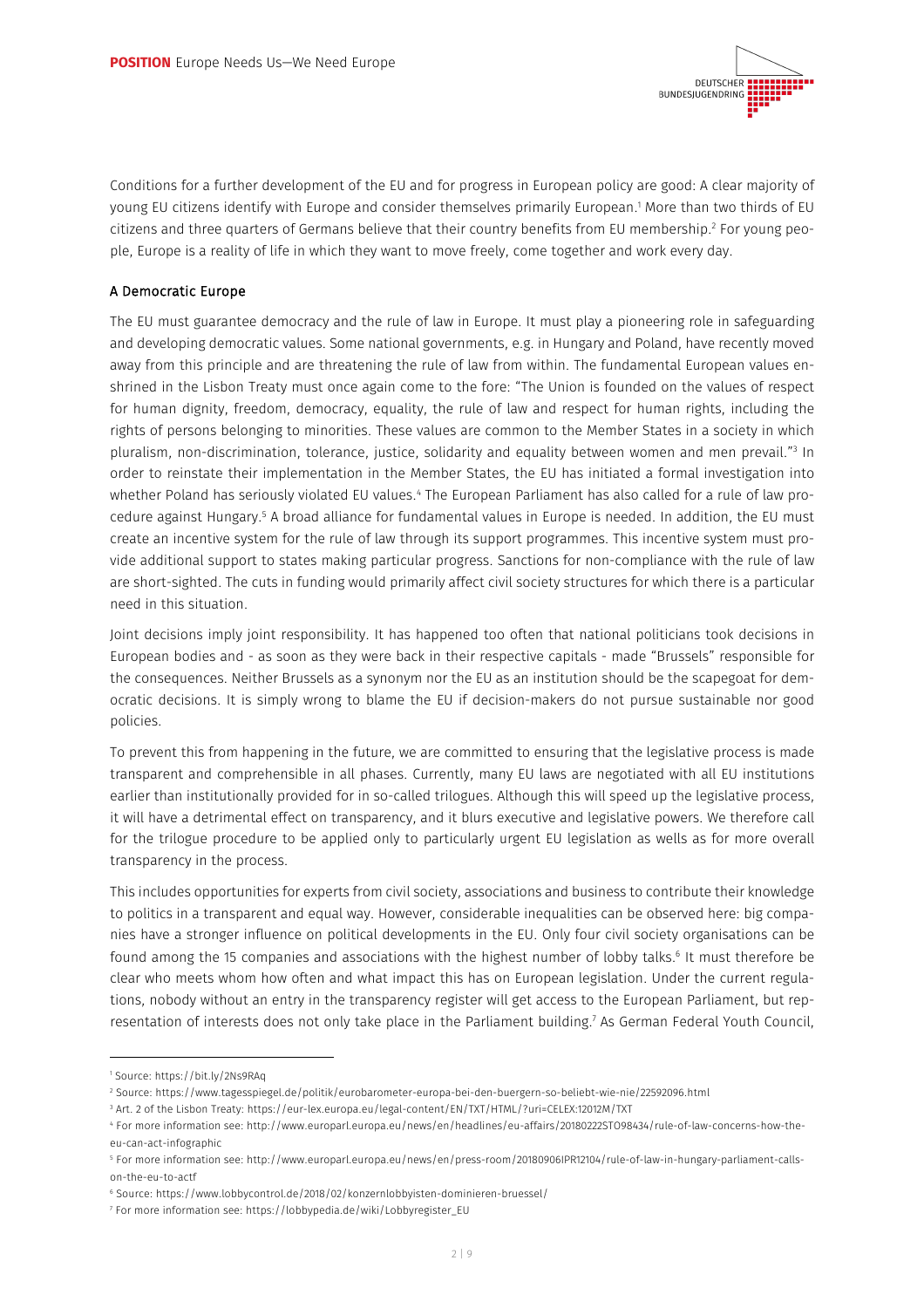

we therefore advocate a compulsory lobby register for all EU institutions. Since the European Parliament has recently come out in favour of introducing a mandatory register, it is now up to the European Commission to submit a legislative proposal.

In contrast to other parliaments, the European Parliament has not yet been allowed to initiate EU legislation. This remains the privilege of the EU Commission and gives the Commission a clear institutional power advantage over parliament. The European Parliament as the representative body directly elected by EU citizens must acquire this competence. Moreover, like any other parliament, it needs full legislative powers, not only in budgetary matters.

A European Convention should be called in the near future in order to solve these and other institutional democratic challenges facing the EU. This requires a broad social debate on the future of Europe that can be shaped by civil society.

As the DBJR, we are actively committed to strengthening democracy in Europe. The European values are fundamental for a functioning cooperation in Europe. As youth organisations and youth councils, our daily work stands for political and democratic education involving everyone in decision-making processes. We are workshops of democracy, and we engage as much with children and young people as we are committed to the interest of young people for a strong democracy. This has not yet been sufficiently taken into account: citizenship education in Europe must be strengthened and promoted, especially in non-formal education, as it is considered the foundation for more participation and stands for a social, just and democratic society. Citizenship education enables young people to exercise their rights and, at European level, to think and live social discourse in accordance with European values. Within the Erasmus programme structure, support for non-formal political education must be extended.

To be included in decision-making processes, young people need to be involved early in elections as a central participation process in our democratic society. We demand that young people in Europe should vote from the age of 14. To be allowed to vote in Europe should not depend on the acquisition of European citizenship, but solely on the place of residence of the people living in Europe.

In order to increase turnout, the elections to the European Parliament must be politicised and made more European. Currently, national issues and national lists dominate the election campaign. To better identify the practical consequences of European politics, parties must in future present European campaigns in competition for the best European content. This requires the introduction of transnational lists, in which constituencies cross national borders, and the continuation of the top candidate system, in which the party families each agree on a single presidential candidate. To improve gender parity, we, together with the European Movement Germany, are calling on the parties to nominate a woman as the top candidate for the European Commission.

## A Youth-Friendly Europe

Not least in the manipulative campaign of nationalist parties for the Brexit referendum, it became clear how the youth is increasingly alienated from party politics. Neither in terms of content nor structure are parties youthfriendly, and they hardly allow young people to participate. It is particularly difficult for young women to advance within the parties. Only 0.5 percent of MEPs are under the age of 30. In addition, very few parties call for improvements in youth policy. Both things must change. Parties are foundations of democracy. For this to happen, however, democracy within the party needs to be generationally equitable: youth policy needs to be conceived structurally and cross-sectorally, and organised proactively.

Young people in particular want to help shape the future of Europe. We expect European politicians and European parties to assume their responsibility by creating appropriate opportunities for participation. Young people are experts in their own lives, they are therefore decisive for the future of Europe. People under the age of 30 belong to the first generation to have grown up with the EU. This has an impact on the way in which young people, unlike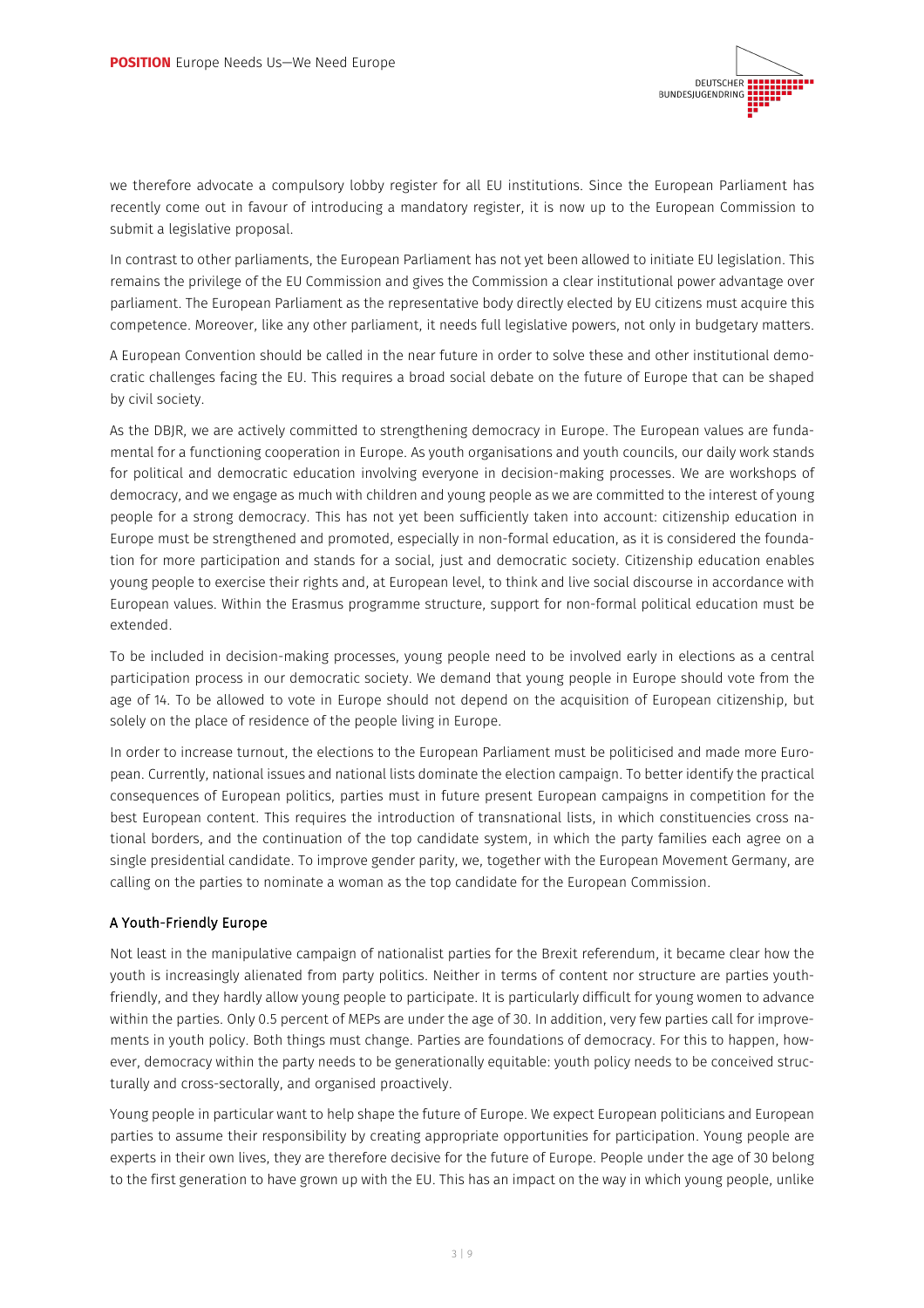

older generations, look at the EU. European policy is a policy for the future, which is why it affects young people particularly strongly.

As a strategic framework, the EU Youth Strategy must strengthen youth policy structurally and cross-sectorally. 8 Its aim, in conjunction with the support programmes, must be to improve the living conditions of young people. Participation, commitment and good monitoring are important factors for the success of the Youth Strategy. As an instrument for the implementation of the EU Youth Strategy, the EU Youth Dialogue (following the Structured Dialogue) needs to be effective: The EU Youth Goals are a unique opportunity to integrate the work of and dialogue with young people into EU policy. A constant and strong dialogue between young people and decision-makers is required, not a general consultation of opinions.

Europe can only succeed if as many people as possible take part in building it and participate in the European debate. Civil society actors such as youth organisations and youth councils are contributing their share. The Federal Government must make serious offers to help shape the future of Europe. The Citizens' Dialogues initiated by the European Commission and the Federal Government, as well as the Structured Dialogue within the EU Youth Strategy have been good first steps. However, it must be transparent for people, especially young people, what changes result from their input. Based on our experience with the Structured Dialogue, we have worked on the Criteria for the Citizens' Dialogues issued by the European Movement Germany9 : Regional balance, clear objectives and feedback on the results are particularly important.

Youth organisations bring young people together, they are places of living democracy. Thus, they are pre-destined to help shape society and Europe. Joint decision-making structures at European and national level are needed, for example in European youth policy and funding: the possibilities of co-management in developing and monitoring cooperation in the field of youth policy at EU level and in the allocation of funding should shortly be tested at European level. Further measures are needed to make European policy more suitable for young people: We advocate a youth check at European level, which would be mandatory and applied cross-sectorally. 10

#### An Investing Europe

I

Europe needs a financial reorientation: enforced in response to the financial and economic crisis, austerity policies have had catastrophic consequences, particularly in the southern countries and among young people. They have paid for the mistakes made by banks and politicians. Our Europe - as we describe it here - guarantees all people a life in dignity without poverty and social exclusion; it respects human rights and the rule of law. This requires EU investment instead of budget cuts in fields as important as education, culture, social affairs and youth policy. That is why we are in favour of an EU investment fund, e.g. for education and research, that is controlled democratically under the rule of law.

The European elections and the current negotiations on the new multiannual financial framework are perhaps the last chance for a reorientation. The multiannual financial framework caps EU spending for seven years. Member States pay into the EU budget annually and on a case-by-case basis and expect rapid repayment if money is not used. This structure is one of the reasons why countries like Greece have not yet been able to combat youth unemployment effectively. Youth organisations and youth councils in particular know the importance of a structural and long-term support policy excluding pre- and co-financing. We are therefore committed to European own

<sup>8</sup> DBJR Opinion on the New EU Youth Strategy: https://www.dbjr.de/artikel/opinion-on-the-commission-proposal-on-the-eu-youth-strategy/ <sup>9</sup> Within the European Movement Germany, the DBJR in cooperation with other associations has drawn up requirement criteria for citizens' dialogues: https://www.netzwerk-ebd.de/nachrichten/buergerdialoge-zur-zukunft-europas-wenn-dann-richtig-ebd-vorstand-und-spitzenverbaende-nehmen-stellung/

<sup>&</sup>lt;sup>10</sup> The Youth Check is an instrument for assessing the impact of legislation. Regulatory projects of the EU Commission, in particular draft laws, are examined for possible effects on the lives of young people between the ages of 12 and 27 using a standardised methodology. This makes intended effects and unintended side effects of the projects visible. The Youth Check acts as a testing and awareness tool to raise political attention to the circumstances and concerns of young people. For further information see: www.jugend-check.de/der-jugend-check/idee-ziele/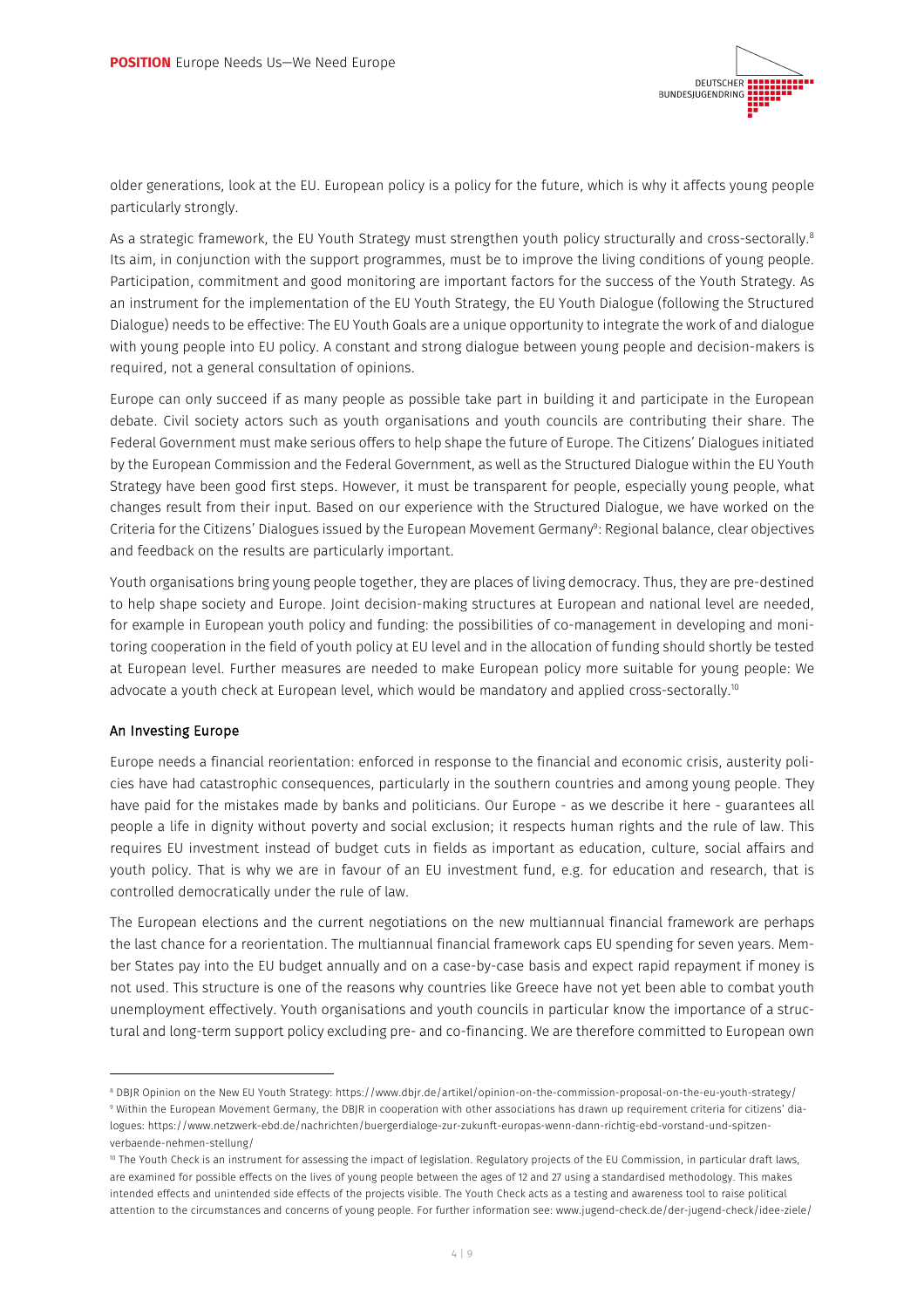

resources independent of the Member States in order to adapt the budget to the constantly growing EU competences and ambitions.11 We need a transparent and sustainable EU budget that is adapted to the EU's political priorities. The structure of national rebates, through which individual countries have negotiated financial benefits, must be abolished.

Proposals such as the appointment of an EU Finance Minister should be supported. For the common economic policy, common minimum corporate tax limits should be considered. A harmonisation of taxes at European level should be sought in order to combat tax evasion and reduce tax competition between Member States.

## A Social and Just Europe

j

A common market and a common currency entail social consequences. Even before the economic and financial crisis, Europe suffered an imbalance between economic and social integration. (Youth) unemployment and the number of precariously employed young people have risen rapidly. Even today, the social effects of the crisis can still be felt: Almost one in four people in Europe continued to be affected or threatened by poverty in 2016.<sup>12</sup> The southern countries in particular, which were forced to carry out so-called "structural reforms" in order to borrow money, have suffered socially and economically. Currently, there is a competition for the least expensive social system, while workers move freely in a European labour market. All EU citizens can move to another country and work—there are no more foreigners within the EU.

In the European Union, state social benefits are traditionally regulated differently, and there are no uniform standards for health, pension or unemployment insurance. For an effective sign of unity in diversity, a Europewide overall standard should be developed from the abundance of national regulations, enabling a secure standard of living at all ages. To this end, competition between the Member States must be stopped. The European labour market needs common rules for good cross-border social systems.

Increasing social injustice and cuts in education and pensions have a political and an economic impact at individual and social level. We are committed to a future-oriented structural and investment policy in Europe. The EU can only be successful if economic integration is accompanied by the creation of common minimum standards in social policy. This is the only way to strengthen social cohesion and equal opportunities in Europe. Solidarity, between the people as well as between the Member States, must be a European priority. Last but not least, it is crucial for the EU's legitimacy that the Union and the Member States are jointly in a position to ensure social security and economic progress.

In November 2017, EU heads of states and governments took a first step in the right direction by proclaiming the European Pillar of Social Rights. The pillar contains twenty principles and rights divided into three categories: Equal opportunities and access to the labour market, fair working conditions and social protection, and social inclusion. The Pillar reflects existing European social policy legislation and describes how Europe can become more social. It is a joint obligation of the EU and the Member States to implement these principles and rights in practical terms. This requires adequate financial resources, clearly defined rules on competences and an ambitious plan for the Member States.

As the German Federal Youth Council, we are committed to the EU Member States adopting common and binding social and employment policy measures as the next step, with targets including common standards for working conditions such as wages and minimum wages, unemployment insurance and minimum incomes. The measures should be explicitly organised as minimum standards so as not to undermine national standards. They should provide an incentive for the Member States to adopt a common and better social policy.

<sup>11</sup> For further information on the position of the DBJR board on the MFF see: https://www.dbjr.de/artikel/mehrjaehriger-finanzrahmen-der-eu/

<sup>12</sup> Newest data from 2016, source: http://appsso.eurostat.ec.europa.eu/nui/show.do?dataset=ilc\_peps02&lang=en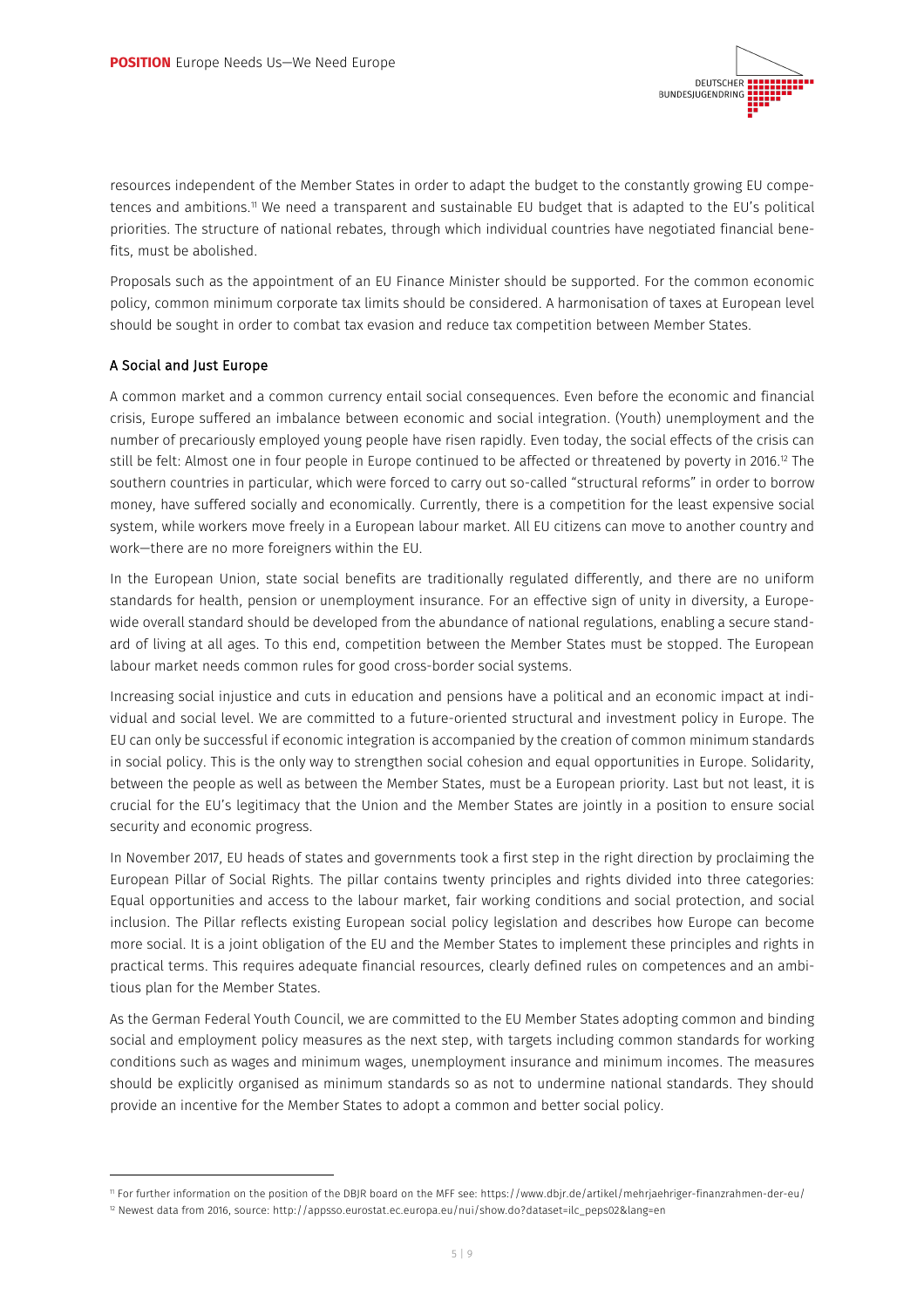

Opportunities and access to good formal and non-formal education must be equal for everyone. The European Pillar of Social Rights mentions the right to education. Non-formal education must be taken into account in the current efforts to create a European Education Area in the EU by 2025. The focus on formal education limits the effect of education as an elementary prerequisite for participation and a just society. This requires higher investment in education, especially in political education, to break down prejudices and to fight against rampant racism and xenophobia.

The EU must also continue to play a leading role in anti-discrimination and equality policies and in the protection of minorities. The EU Commission's most recent proposals do not go beyond the issues of equal pay and compatibility: a comprehensive EU gender equality strategy needs to be reintroduced. In addition, existing EU legislation must effectively be implemented by all Member States. In particular, protection against discrimination must be extended within Europe.

## A Sustainably Developed Europe

Global challenges such as climate change, species extinction, global displacement and migration, social inequality, the unjust distribution of resources and peace-keeping do not stop at national borders. These issues have long since had to be dealt with in a supranational context. With the adoption of the Paris Climate Agreement and the Agenda 2030 containing the Sustainable Development Goals (SDGs), international guidelines for a sustainable policy were created.

As the DBJR, we are committed to ensuring that these guidelines form the basis of a European policy, and that they are consistently implemented together with the younger generation. In the coming years, the EU must initiate and promote ecological, social and economic change in the sense of generational sustainability, linking social justice with the protection of natural resources. In essence, this will succeed mainly if all EU institutions include the SDGs in the structure of all their decision-making processes, and if they create an implementation strategy with a timetable, objectives and practical measures to comply with the Agenda 2030 in all policy areas and thus set uniform standards for all member states.

In addition, the EU needs a long-term climate protection strategy that aims to ensure climate neutrality by 2050. This is the only way to reach the goal of the Paris Agreement of well below two degrees of global warming. To achieve this, greenhouse gas emissions in the EU must be reduced by more than half by 2030, and support must be given to reducing energy consumption, increasing energy efficiency and expanding renewable energies. The European economy's dependence on fossil fuels must be reduced in a structurally and socially acceptable way until an independent, climate-neutral economy is established. The supposed solution for a climate-friendly energy supply must not be sought in nuclear energy. The EURATOM Treaty, which continues to promote this technology, must be abolished.

Sustainable mobility must be promoted structurally. The European CO2 limits for passenger cars and light commercial vehicles should be tightened. In addition, public transport, especially in rural areas, must be expanded and rebuilt. Last but not least, freight transport must be shifted from road to rail and waterways.

The fundamental objective of a European agricultural policy should be to make agriculture more environmentally and animal-friendly and to create value chains that are as local as possible and agricultural landscapes that are as structurally diverse as possible. This also includes high standards of animal welfare and environmental protection, which must be defined uniformly at EU level and implemented without any national solo attempts, as well as the validity of air pollution control and climate legislation and the targeted use of plant protection products. These ecological measures by farmers must be supported by the common agricultural policy of the European Union.

With regard to nature conservation, the EU needs a strategy to preserve biodiversity.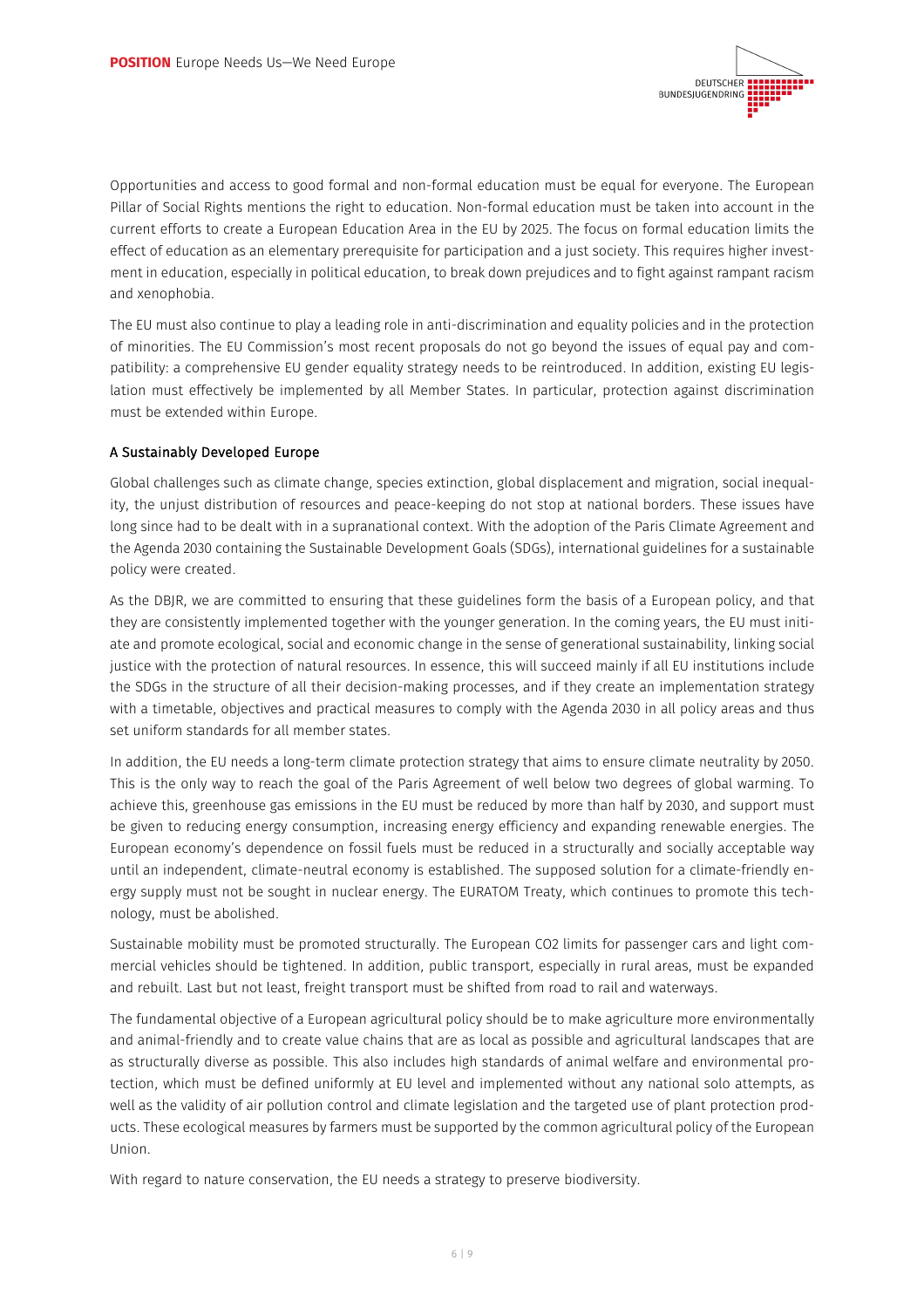

Infinite growth based on resource consumption is impossible in the long run. The EU must implement this in its sustainability policy: Alternative growth concepts going beyond pure economic growth and including, for example, social justice, education or health as benchmarks for development, should therefore be used at European level. Technological approaches and research on energy, transport and agricultural change must be promoted, as must ideas and measures for recycling.

However, these efforts are not sufficient. On the contrary, society, and especially the economy, must massively limit their consumption of raw materials, such as plastics, in Europe and worldwide. The EU must create appropriate incentives, such as a tax on raw materials and on environmentally harmful sectors of the economy and consumption. A fair-trade policy with non-European countries, especially in the global South, must enable sustainable development in these countries as well. A further step must be the abolition of environmentally and climate-damaging subsidies.

## An Open and Mobile Europe

The reality of young people's lives is a democratic Europe in which they may travel and work freely. Today's generation—especially in Western Europe—has grown up with open borders and free movement of workers. This freedom is central to young people's personal and professional development and their European identity. Border controls have been resumed some time ago. That must not happen. On the contrary, Europe must become more open and offer young people more opportunities to meet and exchange ideas. The Schengen Agreement must therefore be extended to all EU countries for everyone in Europe to benefit from it. For young people without an EU passport, visa regulations must be revised and other remaining obstacles to mobility must be removed.

Moreover, the EU must vigorously pursue the integration process, especially in the Western Balkans. In addition to the participation of civil society in the accession process, there is a need to strengthen democratic forces and provide structural support for civil society, especially youth council structures. As the guarantor of peace, the EU must also advocate for effective protection of minorities by the respective governments in the Western Balkans. Young people must be given a future in the region, and the brain drain must be countered by effectively combating youth unemployment. Youth exchanges with and within the region should generally be intensified, and targeted funding be made available for this purpose.

Open borders are not enough. Young people's freedom of movement must be supported in a consistent, targeted and socially equitable manner. To improve exchanges between young people, the Erasmus+ education and youth promotion programme and the European Solidarity Corps (formerly the European Voluntary Service) must be equipped to meet needs, and they must be structurally expanded. A strong and visible youth programme is essential for young people. Youth organisations having grown democratically and in structure should be financially supported; they play an important role to organise learning components of youth exchanges. Currently, up to half of all applications in the Erasmus programme youth chapter are rejected. Due to the high demand, youth organisations are increasingly competing with private and commercial organisations. In order to prevent this in future, access to the programmes must be simplified and diversified so that not only young academics may benefit from youth exchanges. In this context, initiatives such as "Discover EU" must be assessed particularly critically.

A democratic, open Europe is also decisively shaped by democratic youth organisations and youth councils as the supporting pillars of Europe-wide youth work, education and youth participation. These structures are the pillars of practical democratic education, they ensure a high degree of European participation. When subsidies are allocated from public budgets, there should thus be a bonus for democratically constituted organisations in young civil society.

To implement Erasmus+, National Agencies were set up as advisory bodies on behalf of the Federal Government. They are governmental, not civil society stakeholders. Especially in the youth field, the National Agency, which was set up by the Federal Ministry for Family Affairs, Senior Citizens, Women and Youth, is increasingly working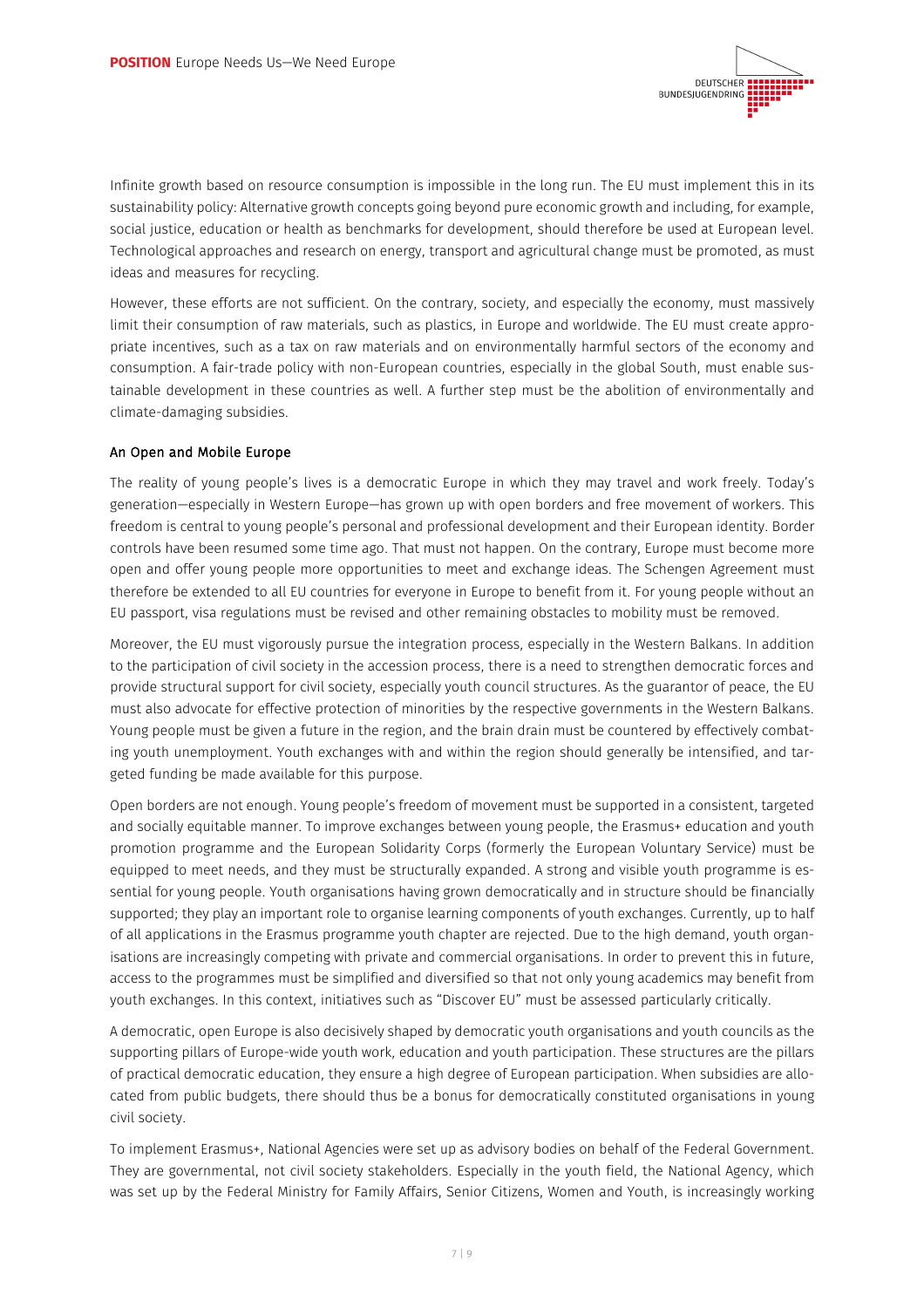

as a political stakeholder. It competes with non-governmental (youth) organisations and attracts public attention. Therefore, national and European commitments are needed in order to establish structures for the participation of youth organisations, and binding monitoring bodies involving civil society.

For a diverse and democratic Europe, it is relevant that media policy creates good rules for independent media and independent journalism. We call on the EU to promote public media. At the same time, it must create the framework for innovation in the media sector and, above all, support young media professionals. This is also in line with the cultural diversity Europe stands for.

Even though economic development is too much the focus of efforts to create a single digital market, Europe sets important standards in digital policy, for example in the protection of personal data. With the General Data Protection Regulation, the EU has succeeded in establishing an international standard, strengthening the rights of users and creating binding rules. The EU should strive for this in other areas of media and digital policy as well.

One promising approach is the agreement to strengthen "digital youth work" (Smart Youth Work). The Federal Government and the EU must promote the potential of digital youth work. This will build digital media literacy and qualify skilled workers. In addition, digital tools for youth work must be developed for and with young people. We see digital youth work as an extension, not as a replacement for (international) youth work. We have taken appropriate steps and demand support from the EU and the Federal Government. To achieve this, all young people must be able to participate. The various dimensions of technical and material, social, legal and political access conditions must be taken into account.

## A Europe Open to the World and Based on Solidarity

j

Europe must change radically, not just internally: What happens at Europe's external borders is difficult to put into words. Every day, refugees die in the Mediterranean. Refugees on simple lifeboats are denied the right to moor at European ports. Camps are set up in Europe, and in order to externalise the European right to asylum, agreements are signed with third countries on asylum procedures. Europe closes its borders and shuts itself off. The extension of European border policy to the African continent not only destroys the lives of many people, but also endangers internal migration of regional importance as well as regional integration. This misguided European and national policy is moving further and further away from human rights, human dignity and common European values.

Because the southern countries in particular have been left alone for years with asylum applications<sup>13</sup>, the European Parliament agreed as early as 2017 on a reform in which the Member States jointly assume their responsibility. In order to start negotiations on the Dublin reform, Parliament is waiting for an agreement in the EU Home Affairs Council. 180 national parties are organised in the six parliamentary groups of the European Parliament supporting this solution - and 27 EU Home Affairs Ministers cannot reach an agreement. At the same time, this blockade in the Council helps anti-democratic politicians to instrumentalise the debate at national level and to point to the EU's supposed inability to act. It is partly up to the same ministers to negotiate a European solution.

Shutting Europe off is not a political option. We reaffirm our call for an open and humane European refugee, asylum and migration policy. We condemn what is happening at Europe's external borders and the inhumane refugee policy in the Mediterranean regions. We need a common solution and a new start for a European asylum policy based on human rights. We stand for safe ways in and to Europe for all people who want to live in Europe. As young people, we want an open and tolerant Europe with a European, humanitarian admission programme, and not a hostile isolationist policy. We call for legal ways of migration for refugees, and we are counting on saving lives at Europe's external borders. Sea rescue is a humanitarian duty to save human lives, and not a crime

<sup>&</sup>lt;sup>13</sup> The Dublin Regulation stipulates that the EU Member State in which a refugee first arrives is responsible for reviewing the asylum application and managing the procedure.